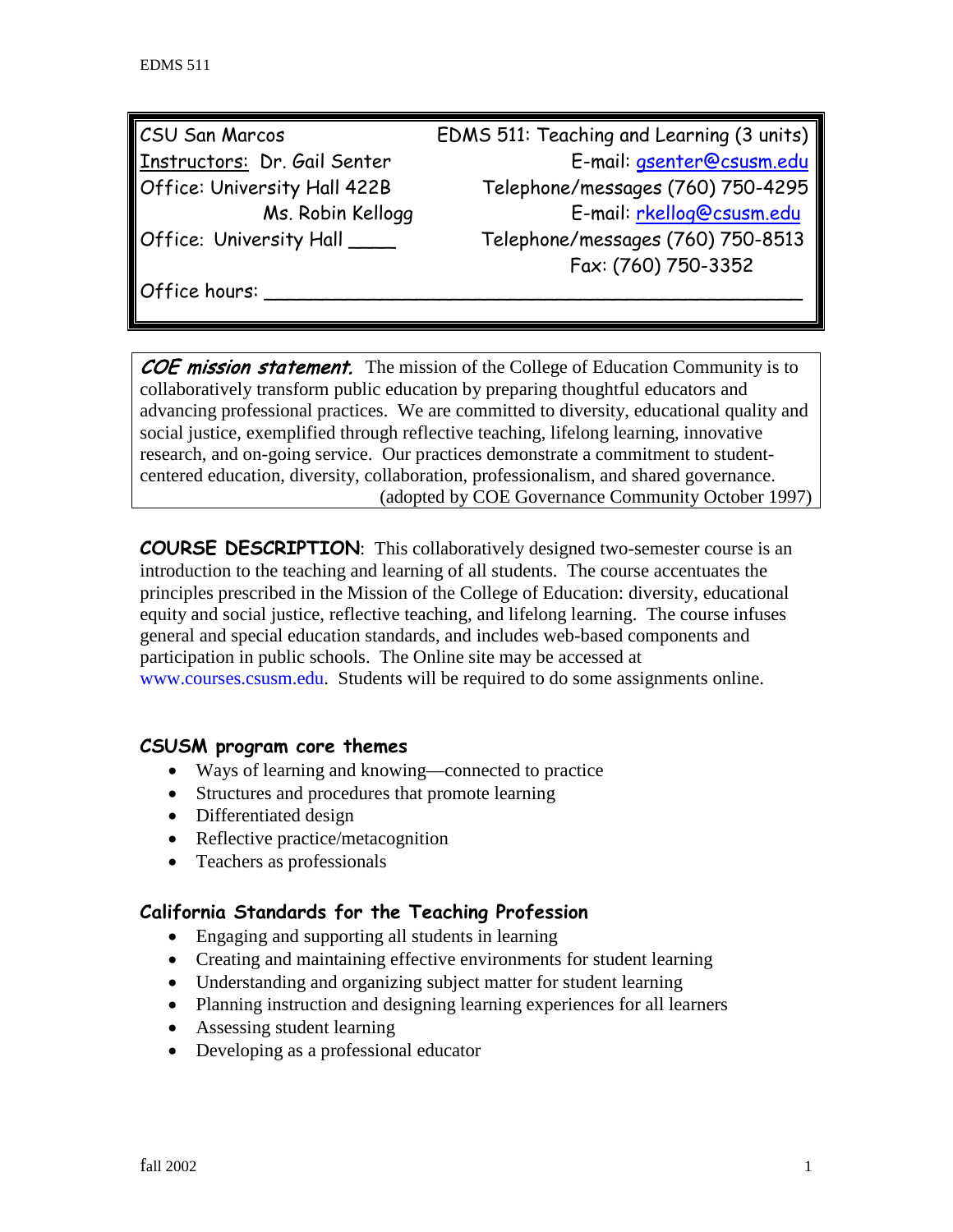**COURSE OBJECTIVES:** Upon completion of EDMS 511, the teacher candidate will demonstrate understanding of:

- 1. theory and knowledge gained from CSUSM prerequisite and teacher education coursework and observation/participation experiences in public school settings by applying them to activities, applications, and assessments in EDMS 511.
- 2. human and child development and learning theories by applying them to teacher considerations and decisions made when preparing for teaching, and later when assuming responsibility for students and classes.
- 3. students with special needs by preparing a detailed matrix of disabilities characteristics.
- 4. working with and teaching students with special needs by developing a plan based on observation.
- 5. inclusion of students with disabilities and students with other language and learning differences in general education by preparing responses to voiced concerns.
- 6. elementary classroom realities and situations by making appropriate decisions, based on multi-method and multi-source information, regarding instructional methods, content, student grouping, classroom and student management, and evaluation.
- 7. lesson planning, teaching, and assessment by preparing and teaching lessons that accommodate student diversity and special needs, and provide for student success through appropriate effective practice and SDAIE strategies.
- 8. the California state frameworks, standards, and model curriculum guides by applying them to planning and teaching.
- 9. managing student behavior by examining several discipline systems.
- 10. parent conferencing by applying appropriate communication and conferencing skills.

Additionally, upon completion of EDMS 511, the teacher candidate will:

11. appreciate the complexities of the teaching-learning process and of planning.

12. value the realities and rigors of the teaching profession.

## **REQUIRED TEXTS:**

Custom Reader. (2002). *DEEP* by Prentice Hall. Senter. (2002). *Custom resource book* (short book) Choate, J.S. (2000). *Successful inclusive teaching, 3d.* chapters 1, 2, 3, 15, 16] Villa, R. & Thousand, J. (1995). *Creating an inclusive school.* ISTE. *National Educational Technology Standards for Teachers Preparing Teachers to use technology.* (2002). Websites: Course WebCT site: [http://courses.csusm.edu](http://courses.csusm.edu/)

# **OPTIONAL TEXTS:**

Senter & Charles. (2002). *Elementary classroom management, 3d*. Elementary Grades Task Force Report. *Elementary Makes the Grade*. Charles. (2002). *Building classroom discipline, 7th*. Senter. (2002). *Custom resource book* (EDMS 526)—library reserve.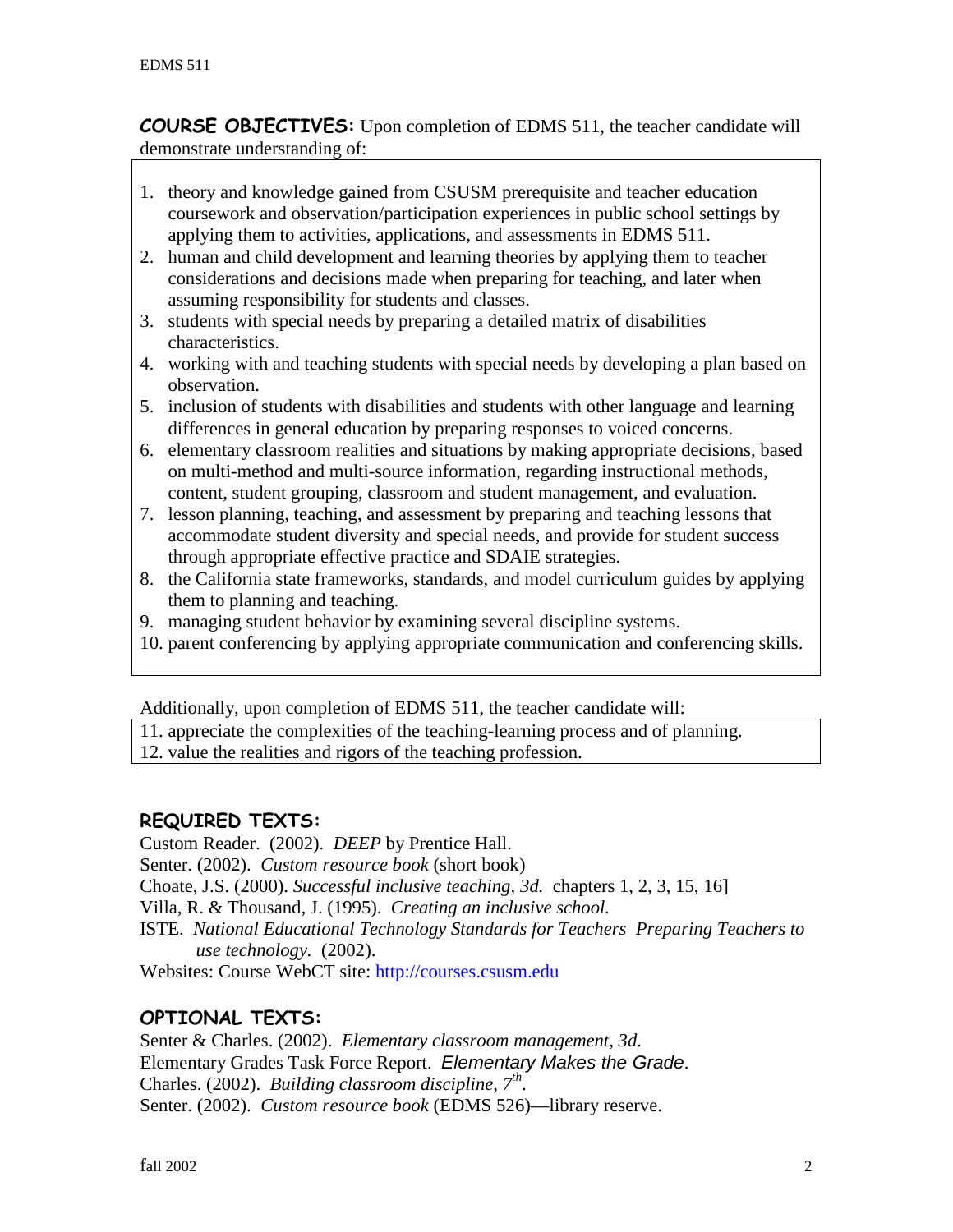## **EXPECTATIONS AND PROFESSIONALISM**

Authorization to teach English learners. This credential program has been specifically designed to prepare teachers for the diversity of languages often encountered in California public school classrooms. The authorization to teach English learners is met through the infusion of content and experiences within the credential program, as well as additional coursework. Students successfully completing this program receive a credential with authorization to teach English learners.

*(Approved by CCTC in SB 2042 Program Standards, August 02)*

Students with disabilities requiring reasonable accommodations. Students are approved for services through the Disabled Student Services Office (DSS). This office is located in Craven Hall 5205, and can be contacted by phone at (760) 750-4905 or TTY (760) 750-4909. Students authorized by DSS to receive special accommodations should meet with their instructor during office hours or, in order to ensure confidentiality, in a more private setting.

\* \* \* \* \* \* \* \* \* \* \* \*

Teacher education is a professional preparation program, and students are expected to adhere to standards of dependability, confidentiality, academic honesty, and writing achievement.

Regarding attendance: Due to the dynamic and interactive nature of courses in the COE, all students are expected to attend all classes and participate actively. At a minimum, students must attend more than 80% of class time, or *s/he may not receive a passing grade for the course* at the discretion of the instructor. If two class sessions are missed, or if the student is late (or leaves early) more than three sessions, s/he cannot receive a grade of  $\boldsymbol{A}$ . If three class sessions are missed, the highest possible grade that can be earned is a  $C_{+}$ . If extenuating circumstances occur, the student should contact the instructor as soon as possible to make appropriate arrangements. *(COE policy adopted 1997)*

Attendance will be recorded by the instructor on nametags distributed at the beginning and collected at the end of every class meeting.

Punctuality. Please be on time to class and ready to work, and return promptly from breaks.

Dependability. Come to class prepared to discuss readings and to participate actively in discussions. When involved in group projects, share your resources and accept responsibility and accountability for the final outcome by fulfilling your obligations. Collaboration. Work together in a supportive and mutually beneficial way.

Regarding cell phones and pagers. Please turn off phones and pagers or set to vibration before entering the classroom.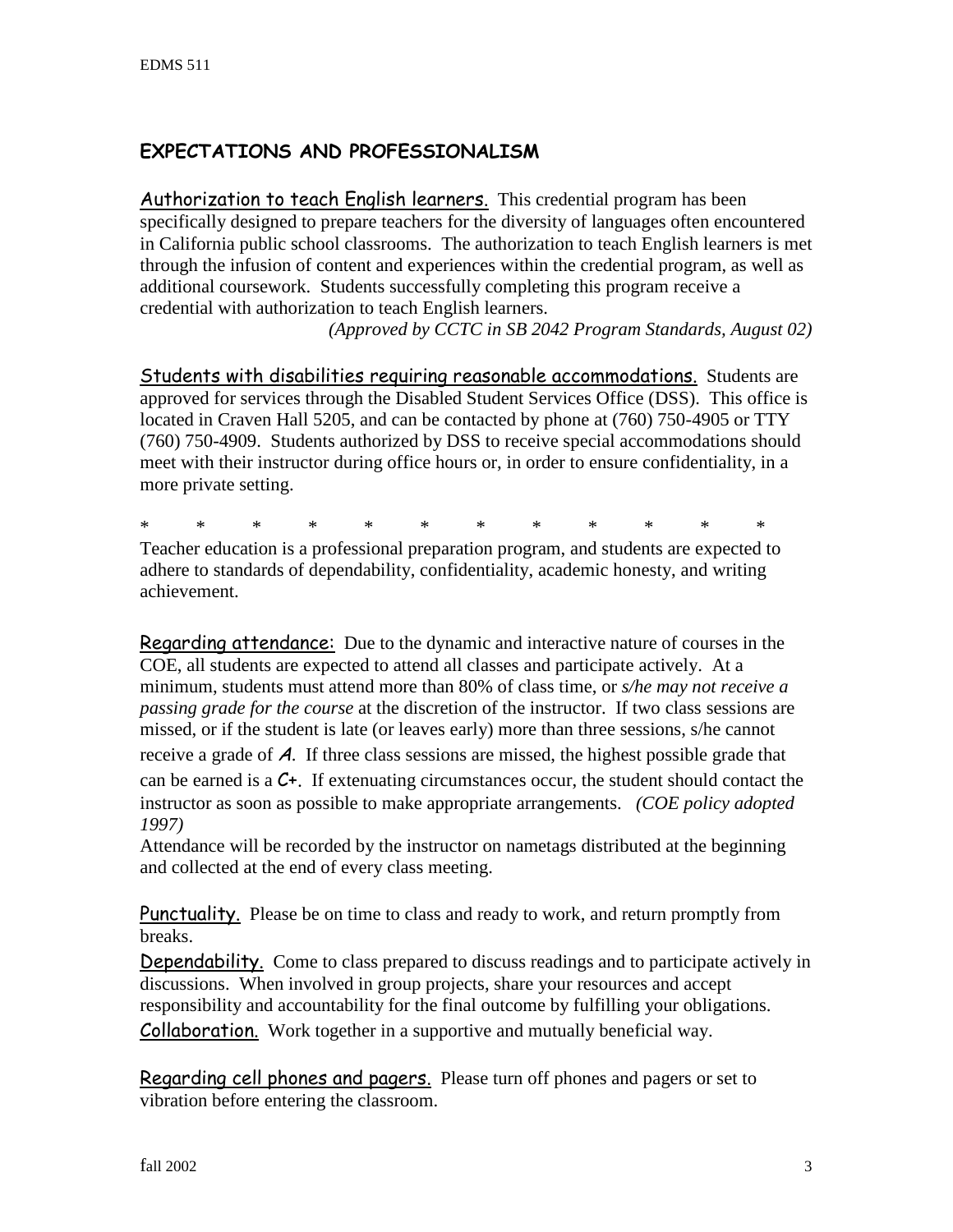Regarding assignments. Students are responsible for all assignments. Dates for presentations and written assignments appear on the tentative course calendar in the course materials. Absences do not affect due dates. Additionally, keep personal copies of all written work.

Please be prompt with your work. The highest score late work will earn is  $B_{+}$ , and may be returned without comment/critique. (Scores will be given on a sliding scale over a three-week acceptance period.)

*\*\*A minimum grade of C+ in this course is allowable; however, CSUSM College of Education requires that students maintain a minimum average of B- for the entire program.*

Regarding Below Standard Work. Students who earn a grade lower than  $B$ - on a paper may be invited to rewrite it, with prior approval from the instructor (We will make a note on your original work. Rewrites are limited to one assignment per student. The rewrite, along with the original work, will be due one week after the original paper is returned to the student. *Note:* Both grades will be averaged; consequently, reworked papers will not be eligible for an  $\boldsymbol{A}$  grade.

#### General criteria for written assignments:

You may use the services of the Writing Center to assist you in producing graduate-level papers. In general, the following expectations apply to all written assignments:

- content quality and clarity: depth and breadth, reflection and insights, scholarly discussion
- writing quality and clarity, including mechanics, spelling, grammar, appropriate language (Continued errors, as well as sexist and/or racist language are inappropriate and unacceptable.)
- appropriate use of respectful, person-first language in all written and oral assignments and discussions (e.g., "student with autism" rather than "autistic student"—refer to custom resource book for additional information regarding objections and preferred language)
- overall appearance, completeness, timeliness, and inclusion of cooperative worksheet and/or other appropriate forms
- all assignments, except for in-class work such as quick writes and peer journal responses, are to be typed, double spaced.

| General Grading Scale: $A = 100-93\%$ | $B_{+} = 89 - 87\%$<br>$C_{\pm} = 79-78\%$ | $A = 92-90\%$<br>$B = 86-83\%$ | $B = 82 - 80\%$ |
|---------------------------------------|--------------------------------------------|--------------------------------|-----------------|
|                                       |                                            |                                |                 |

*Please think about these two things: "The standard of excellence on any job site is defined by the sloppiest piece of work that you will accept."* (F. Jones) *"If you don't have time to do it right, when are you going to have time to do it over again?"* (Unknown)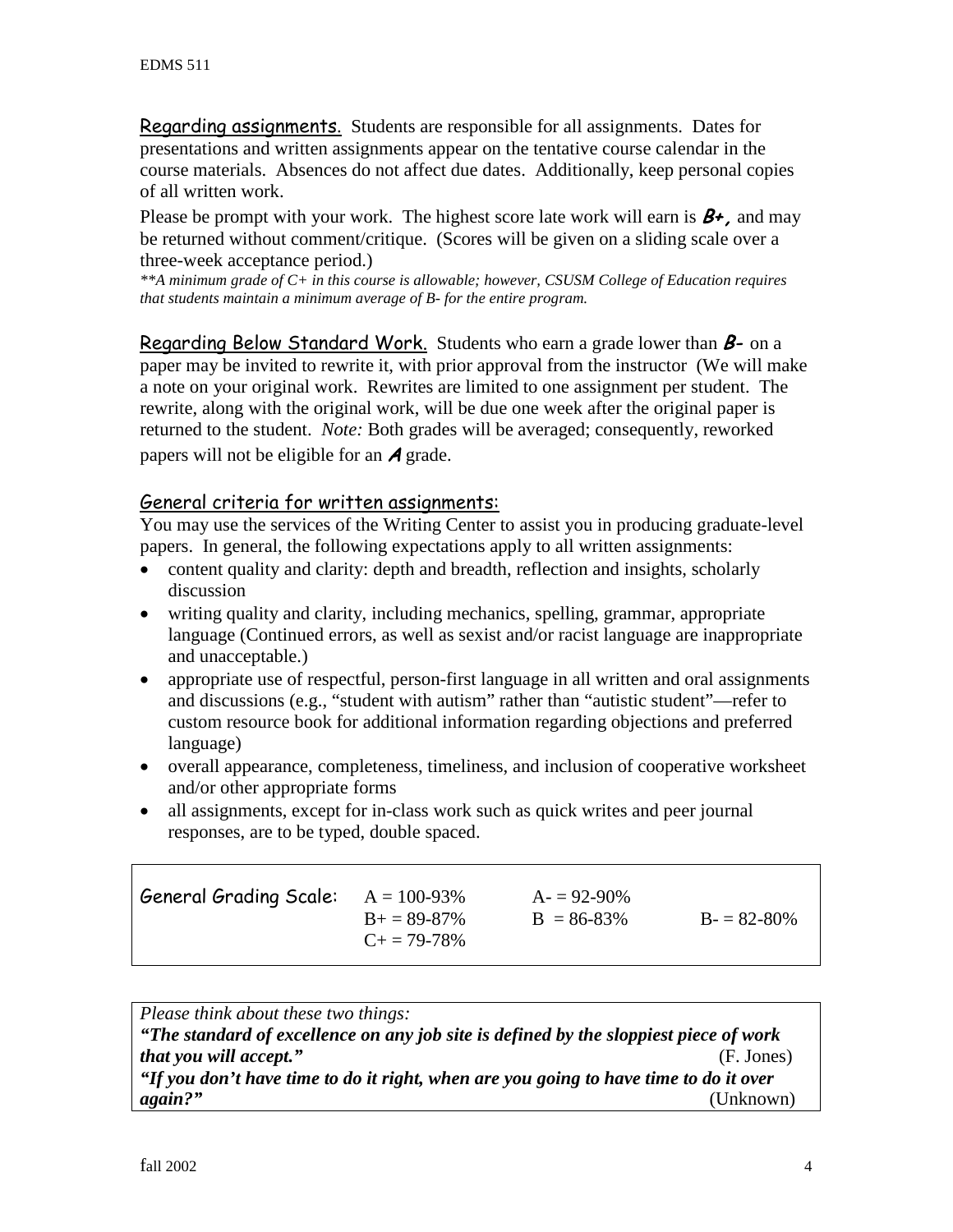**Regarding readings.** Textbook and supplemental readings provide the foundation for class discussions, participation, and assignments.

#### Regarding activities, assignments, and assessments.

- $\triangleright$  *Activities*: generally, application experiences done in class.
- $\triangleright$  *Applications:* generally individual and small group graded projects or presentations.
- Assessments: generally, larger projects, products, or presentations, also referred to as Critical Assessment Tasks (CATs).

All activities, applications, and assessments ask you to apply, analyze, synthesize, and evaluate much of what is covered in this course. Each experience requires very focused attention to specific aspects of the inclusive elementary classroom setting. Some are intended to help you process and build foundational information and understanding. Others will be submitted for review and credit. Refer to custom-printed course *Resource book* for specific assignment details and expectations.

The interview is intended to help you investigate and confirm what teachers say about teaching realities and student diversity and inclusion in public schools. It also encourages you to examine and consider a veteran teacher's questions, concerns, and expectations.

Application 1, a journal write up, is intended to provide us with an early writing sample and provide you with early feedback. The expectation is graduate-level, scholarly, reflective writing.

Applications 2a and 2b are intended to guide you through multiple considerations of universal lesson design, toward a successful outcome for you and all your students. For these applications you will use the *INTO-THROUGH-BEYOND* syntax to create a language arts lesson in light of key elements of universal design. The intent is that you begin to internalize these elements and considerations now in order to more easily plan lessons when you are teaching.

For Application 3 you will prepare a written report that outlines your observation and suggestions/action plan for a child in the public school setting. A child on video viewed in class will be the subject of your report.

Application 4 requires you to research and prepare a detailed matrix of disabilities characteristics. The intent is that this research and matrix will be a resource to you when you are teaching.

For Application 5 you will prepare a written response to a question or concern related to inclusion of students with disabilities and students with other language and learning differences in general education.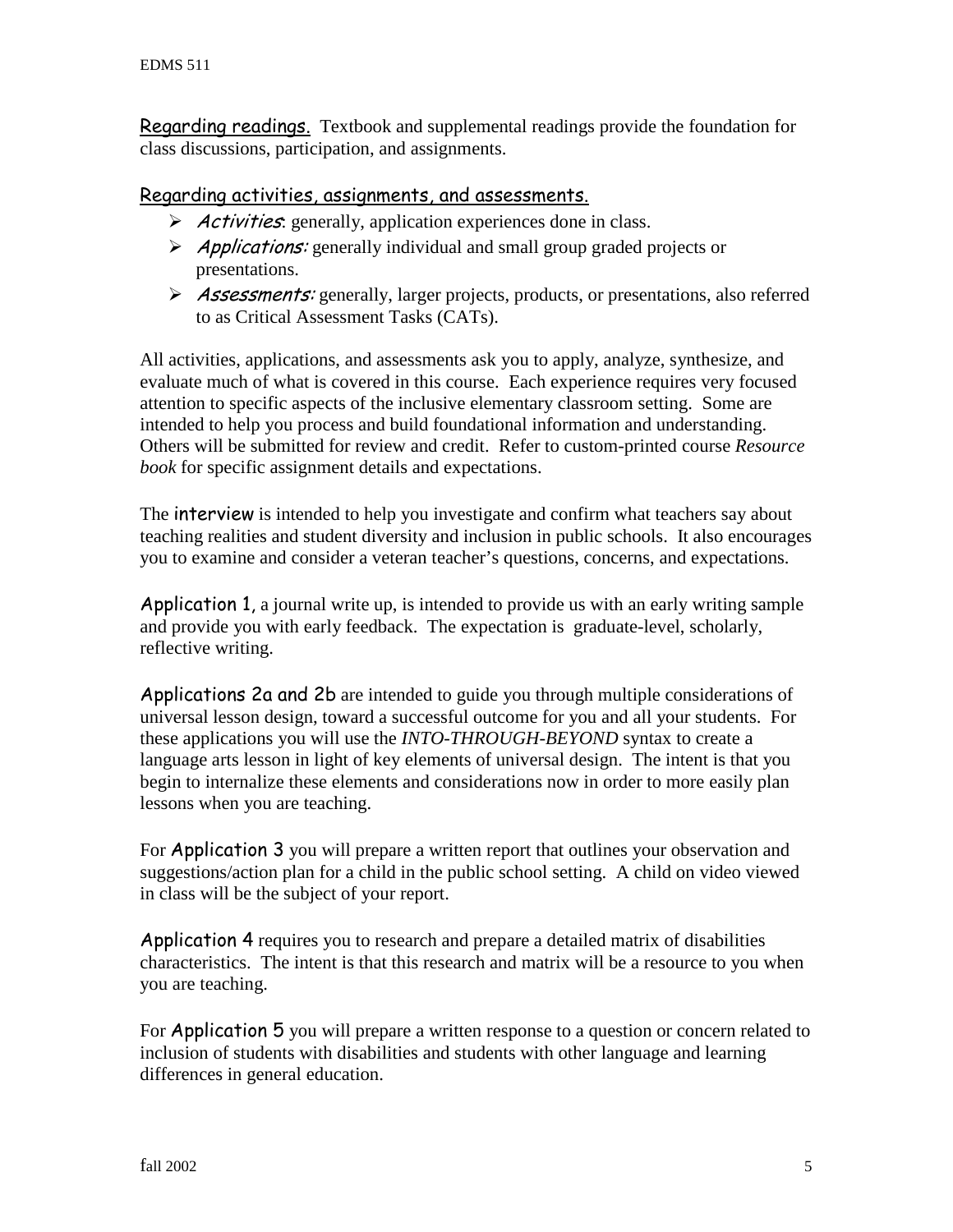Application 6 requires you to videotape yourself so you and peers can analyze your successes and identify things you might do to improve your teaching. For this you may use the same lesson as the one prepared for Applications 2a and 2b.

For Application 7 you will draft your philosophy regarding school and schooling, teaching, and learning.

| QUICK SUMMARY; GRADED COURSE REQUIREMENTS |                                                                                                                                                                                                  |  |
|-------------------------------------------|--------------------------------------------------------------------------------------------------------------------------------------------------------------------------------------------------|--|
| $10$ pts                                  | <b>Application 1: Journal investigation</b>                                                                                                                                                      |  |
| (nc/ec)                                   | Teacher interview                                                                                                                                                                                |  |
| $10$ pts                                  | Application 2a: Universal design lesson plan                                                                                                                                                     |  |
| 5 pts                                     | Application 2b: Short lesson plan                                                                                                                                                                |  |
| $10$ pts                                  | <b>Application 3: Child observation report</b>                                                                                                                                                   |  |
| $15$ pts                                  | <b>Application 4: Disabilities Characteristics Matrix</b>                                                                                                                                        |  |
| $10$ pts                                  | <b>Application 5: Response, Diversity Question</b>                                                                                                                                               |  |
| $15$ pts                                  | <b>Application 6: Teaching experience</b>                                                                                                                                                        |  |
| 5 pts                                     | <b>Application 7: Philosophy</b>                                                                                                                                                                 |  |
| 20 pts                                    | <b>Other:</b> observations (log, documentation),<br>attendance, participation, group activities<br>Realities readings<br>Language acquisition<br>Human development, learning<br>Student behavior |  |
| 100 pts                                   | Total possible points for course                                                                                                                                                                 |  |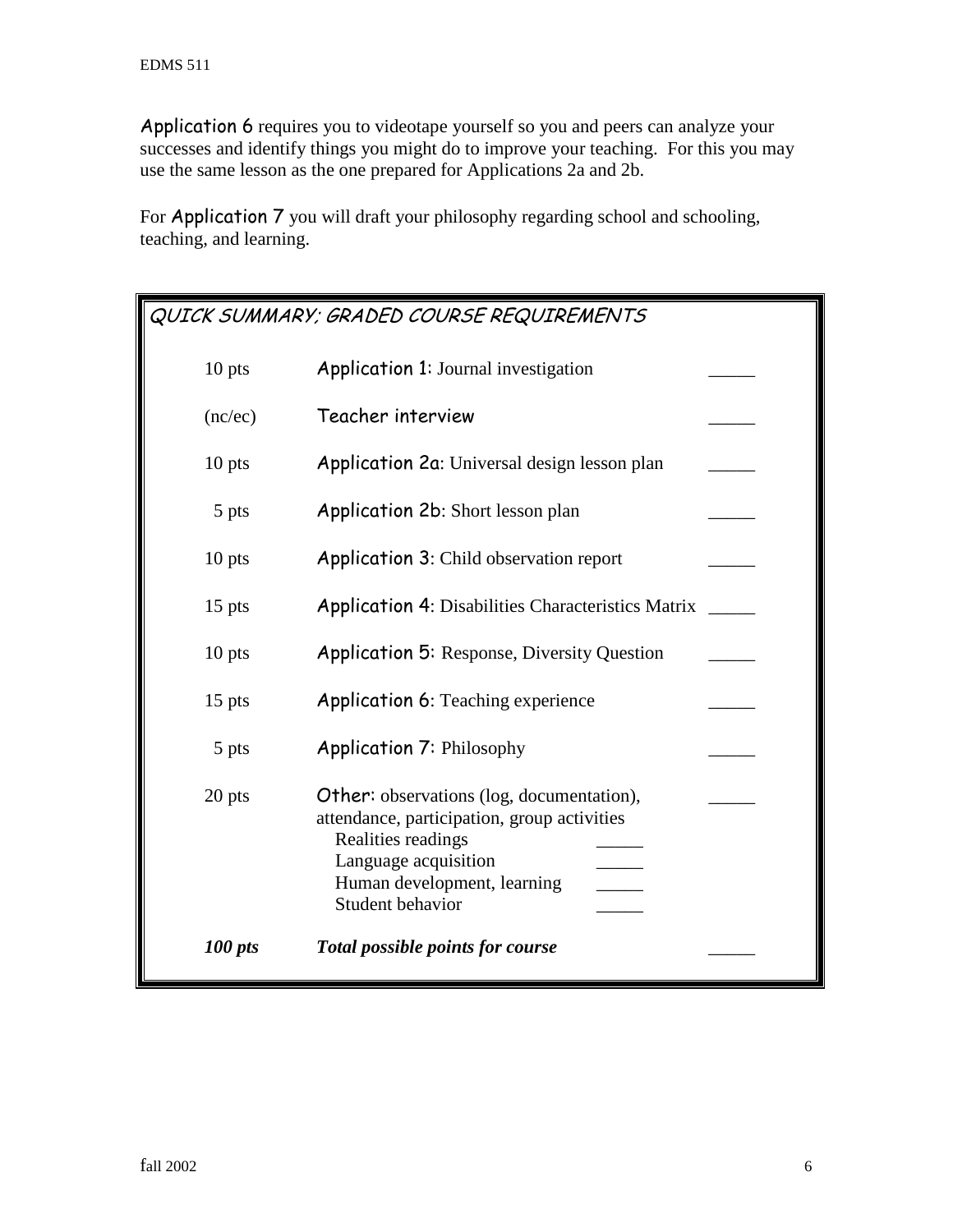Class Norms . . .

Honor time

Take responsibility for your own learning and comfort

Participate actively

Honor learning styles

Observe "quiet sign," "quiet signal"

Have fun!!

## INFUSIONS:

CLAD. In 1992, the College of Education voted to infuse Cross-cultural, Language and Academic Development (CLAD) competencies across the curriculum. The CLAD competencies are attached to the syllabus [or in course materials] and the competencies covered in this course are highlighted. *(approved 12/9/97)*

**Special Education.** Consistent with the intent to offer a seamless teaching credential in the College of Education, this course will demonstrate the collaborative infusing of special education competencies that reflect inclusive educational practices.

**Technology.** This course infuses technology competencies to prepare our candidates to use technologies, emphasizing use in both teaching practice and student learning.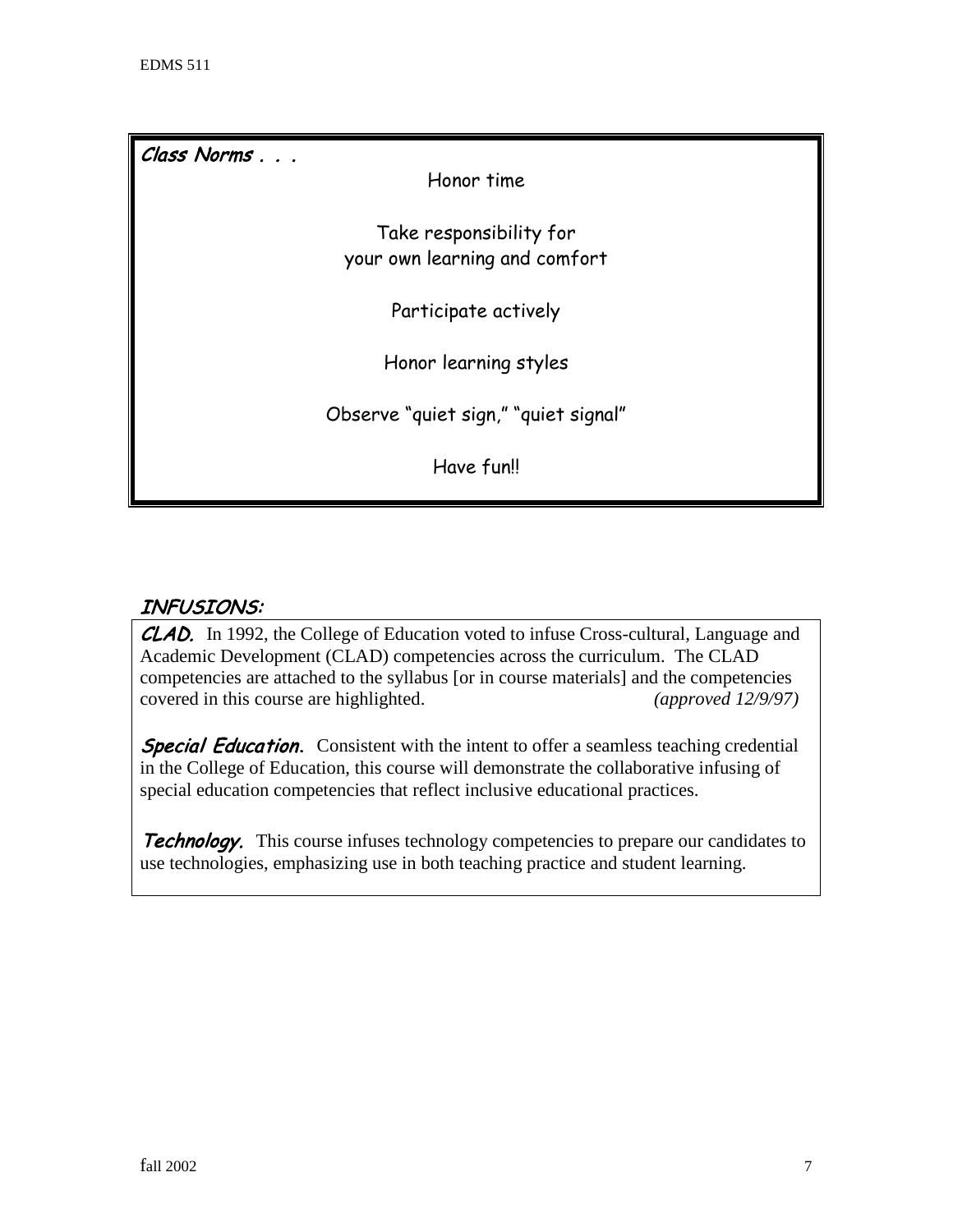### EDMS 511: Teaching and Learning \*\*Tentative\*\* Calendar: Topics/activities, Related Readings, Assignments *..fall 2002*

| Date | Topics/Activities                                                                                                                                                        | Related Readings(TBA)                                           | Assignments due + Notes/comments                                                                                             |
|------|--------------------------------------------------------------------------------------------------------------------------------------------------------------------------|-----------------------------------------------------------------|------------------------------------------------------------------------------------------------------------------------------|
|      | Introductions<br>$\bullet$<br>Course preview: syllabus, textbooks<br>٠<br>Pre-assessment<br>$\bullet$                                                                    | Villa/Thousand text (all)                                       | Q: What does school do?                                                                                                      |
|      | Advance Organizer activity<br>$\bullet$<br>Cooperative learning<br>٠<br>5-step lesson plan/activity<br>$\bullet$                                                         |                                                                 | Q: What is the social context of schooling for $21st$ century<br>multicultural society?                                      |
|      | Universal Design lesson plan<br>$\bullet$<br>Language acquisition (introduction/<br>$\bullet$<br>activities)                                                             | Choate 2, 3, 14<br>U/T/V article (in reader)<br>Cummins chapter | <b>APPLICATION 1: JOURNAL INVESTIGATION</b><br>Q: What is the good? Who is the good person living in<br>the good<br>society? |
|      | Disabilities Characteristics Matrix<br>$\bullet$<br>Impromptu lessons<br>$\bullet$                                                                                       | Choate 1, 2, 15                                                 | Q: What is the purpose of education?                                                                                         |
|      | Video: Jones<br>$\bullet$<br>$*Center$<br>$\bullet$<br>realities folders/activity<br>$\bullet$                                                                           | <b>Assigned Realities folder</b>                                | INTERVIEW [include diversity responses]                                                                                      |
|      | Lecturette: planning<br>$\bullet$<br>Lecturette, overheads: Albert<br>$\bullet$<br>Video: child observation<br>$\bullet$<br>Prep time: Language acquisition<br>$\bullet$ |                                                                 | APPLICATIONS 2a and 2b: UNIVERSAL<br><b>DESIGN</b><br>Q: What should everyone learn?                                         |
|      | $*Gordon$<br>$\bullet$<br>assign human development<br>theorists (research)<br>catch up<br>$\bullet$                                                                      |                                                                 |                                                                                                                              |